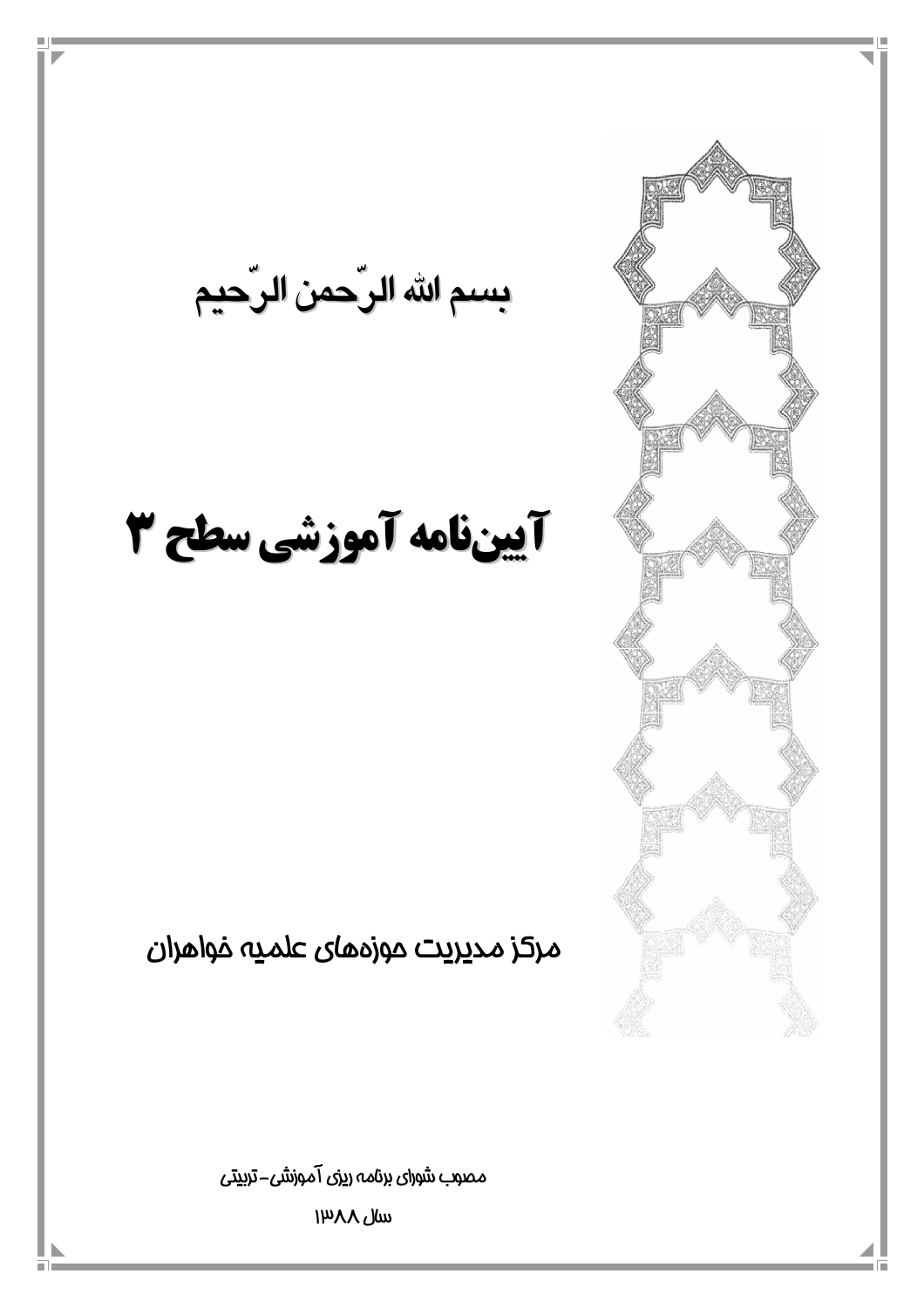فهرست مطالب

T I T

 $\overline{\phantom{a}}$ ΞĒ

 $\blacksquare$ 

a n

 $\overline{\phantom{a}}$ 

|               | فصل ششم: معادلسازی یا تطبیق واحد. |
|---------------|-----------------------------------|
|               |                                   |
|               |                                   |
|               |                                   |
|               |                                   |
|               |                                   |
| 17            | فصل دوازدهم: انصراف و ترک تحصیل   |
| $\frac{1}{2}$ | فصل سيزدهم: پاياننامه             |
|               |                                   |
|               |                                   |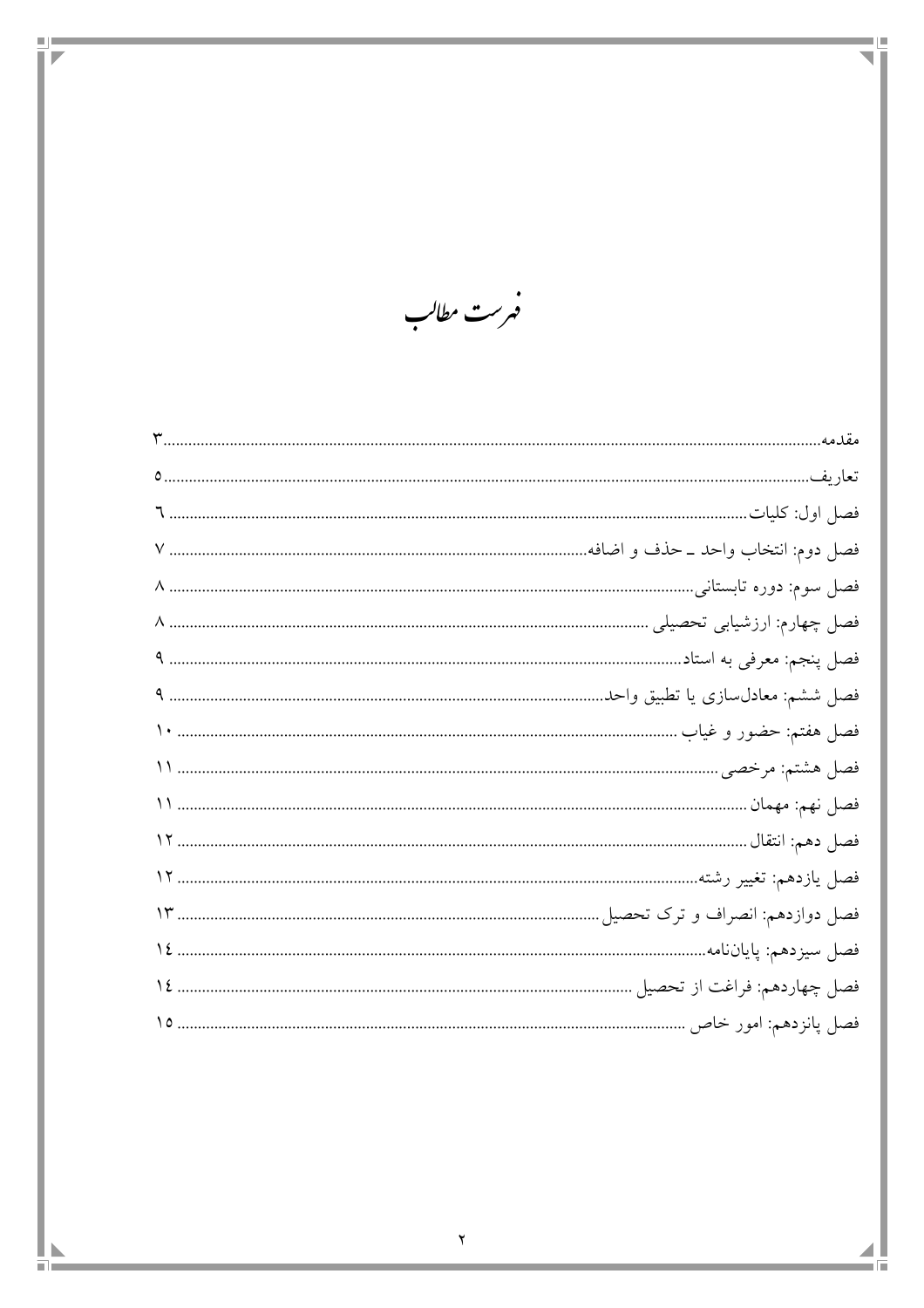بسمه تعالى

 $\mathbb{\mathbb{R}}$  as  $\mathbb{\mathbb{R}}$ 

تحصیلات تکمیلی خواهران طلبه که به لطف حضرت حق – جل و علا– و عنایات حضرت ولی عصر(عج)در مقطع سطح سه با اهداف: «الف: تقويت مباني اعتقادي و ايجاد زمينه تعالى اخلاقي و معنوى طلاب ؛ ب: ايجاد توان تتبع و تحقيق در زمينه علوم اسلامی و انسانی؛ ج: ایجاد توان تدریس در دورة قبل (سطح۲) و مقطع کارشناسی دانشگاهها؛ د:تقویت توان تبلیغ و تألیف در زمینة احکام و معارف اسلامی؛ ه: آمادهسازی استعدادهای برتر به منظور ورود به مقطع بالاتر؛ و: تقویت توان بهرهگیری از منابع اسلامی و انسانی؛ ز: تعمیق آموخته های علوم اسلامی به صورت تخصصی در گرایش مربوط»؛ مورد تصویب شورای عالی حوزه های علمیه قرار گرفت، ابتدا با تأسیس سه مدرسه علمیه در مراکز استانهای تهران،کرمان و قم و در دو رشته «تفسیر و علوم قرآن» و « فقه و اصول» در سال ۱۳۸۵ کار خود را آغاز کرد واکنون با حمایت همه جانبه شورای عالمی حوزه های علمیه ، و اهتمام مسؤولان مرکز و مؤسسان و مدیران محترم مدارس در بیش از سی مدرسه در رشته های مختلف گسترش پیدا کرده است و امید است با شور و نشاط روز افزونی که در خواهران علاقمند به تحصیل در رشته های علوم اسلامی ً مشاهده می شود، متناسب با نیازهای جامعه بانوان جهان اسلام هر سال شاهد گسترش و رشدکمی و کیفی این مدارس در سراسر کشور باشیم.

معاونت آموزش مرکز در راستای سامان بخشی امور آموزشی و تدبیر امور تحصیلی طلاب عزیز پس از دریافت بازخوردهای لازم ازبرنامه های آموزشی مدارس و با استفاده از نظرات مدیران محترم مدارس و نیزکارشناسان خبره مسائل آموزشی، پیش نویس آیین نامه آموزشی سطح سه را تهیه و برای بررسی و تصویب به شورای محترم برنامه ریزی آموزشی تربیتی مرکز ارائه نمود و آن شورا نیز با تشکیل جلسات متعدد و بحث و بررسی عالمانه، آیین نامه آموزشی سطح سه خواهران به تصویب رسانید که با تأييد مديريت محترم مركز لازم الاجرا مي باشد.

در این راستا نکات ذیل قابل توجه می باشد:

۱– مسئولیت اجرای دقیق آیین نامه آموزشی به عهده مدیران محترم مدارس می باشد.

۲– نظارت بر اجرای صحیح آئین نامه آموزشی ً حسب مورد به عهده مدیران محترم مناطق و مدیریت تحصیلات تکمیلی معاونـت آموزس مرکز می باشد.

۳– در مواردی که احیانا ابهامی در مفاد آیین نامه وجود داشته باشد، مدیران مدارس موظفند از معاونت آمــوزش منطقــه یــا مرکــز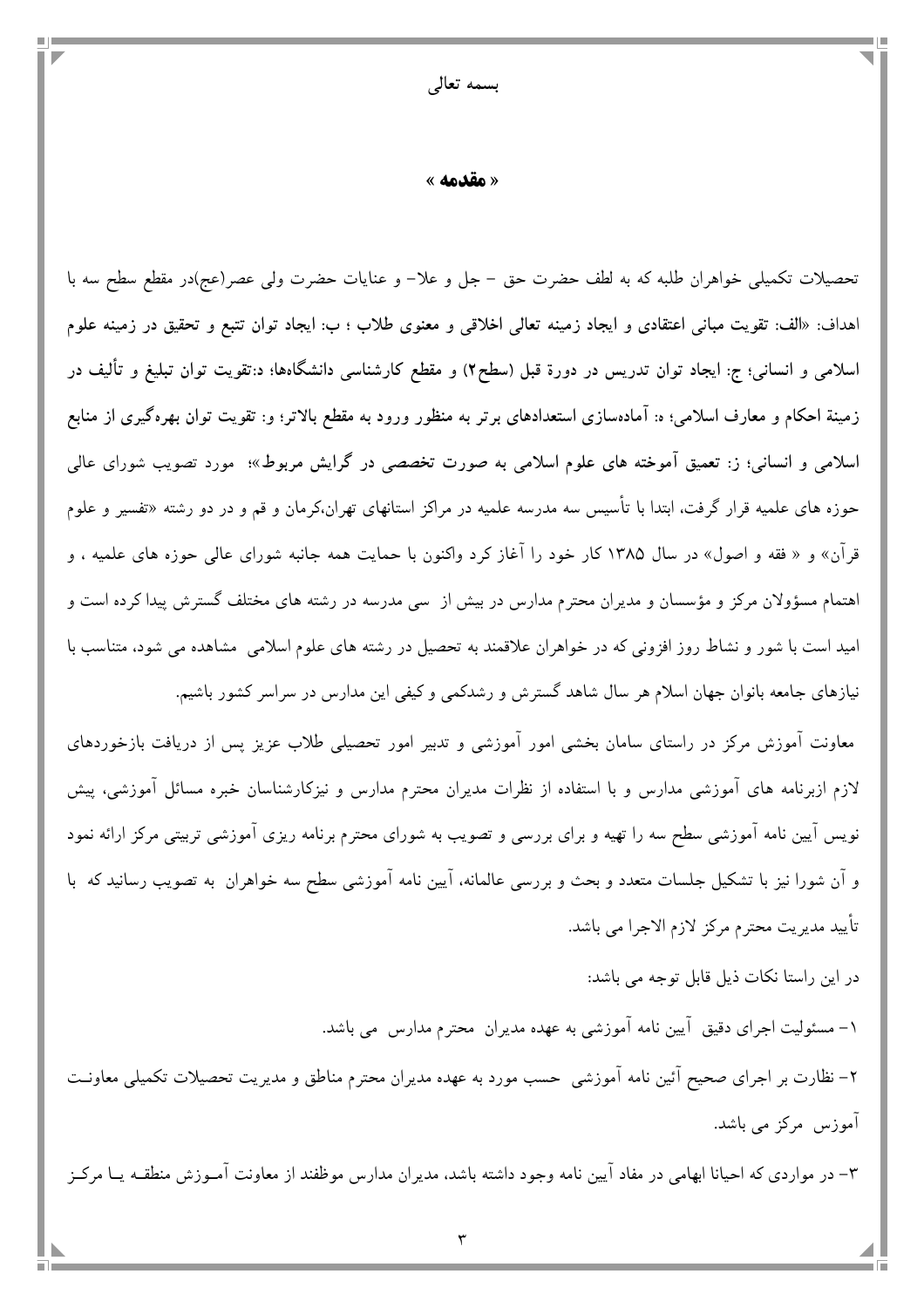كسب تكليف نمايند و بر اساس دستور العمل مكتوب عمل نمايند. ۴– ارائه نسخه ای از ایین نامه و برگزاری جلسه توجیهی مفاد ایین نامه برای طلاب محترم الزامی است. ۵– ازمدیران، اساتید، ودست اندرکاران امور اموزشی وطلاب محترم مدارس سطح سه انتظار می رود پیشنهاد های خود را جهــت اصلاح و تکمیل آیین نامه به معاونت آموزش مرکز ًمدیریت حوزه های علمیه خواهران ارسال نمایند. توفيقات روز افزون شما را از خداوند متعال خواستاريم

معاونت آموزش مرکز – تیرماه ۱۳۸۸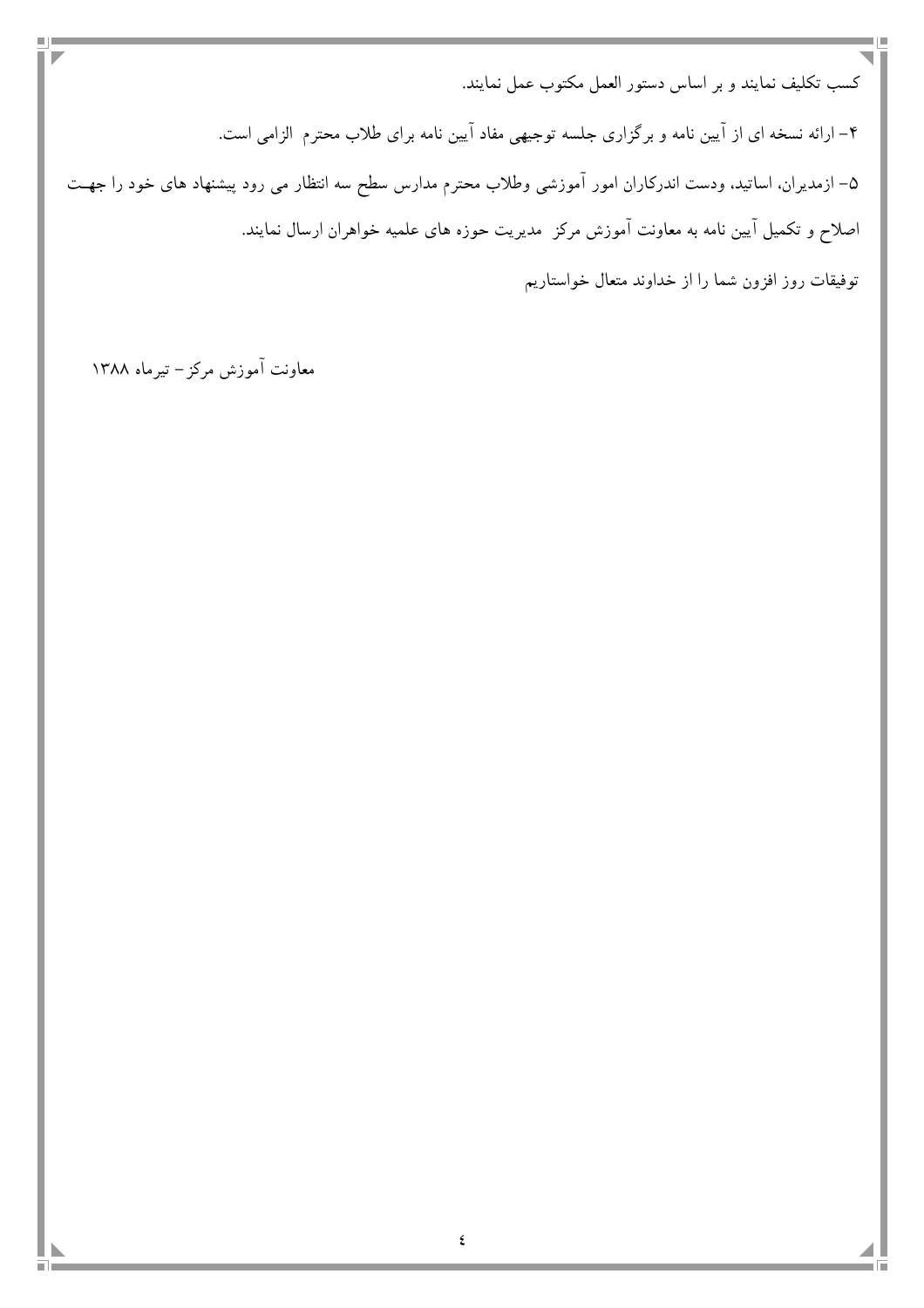#### « تعاريف»

- \* مرکـز: مرکز مدیریت حوزههای علمیه خواهران که تحت نظارت شورای عالی حوزه علمیه قـم، امـور سیاسـتگـزاری، برنامهریزی، هدایت، نظارت و پشتیبانی مدارس علمیه خواهران سراسر کشور را بر عهده دارد.
- \* مدرسه علمیه: واحدی آموزشی ــ تربیتی است که دارای مجوز فعالیت از سوی مرکز مدیریت حوزه های علمیه خواهران باشد.
- \* شورای مدرسه: شورایی مرکب از مدیر، معاونان آموزشی، فرهنگی و پژوهشی مدرسه و مدیر گروه هر گرایش در هر مدرسه که برای بررسی و تصمیم گیری در امور محوله تشکیل میگردد.
- \* گروه آموزشی مدرسه: گروهی است متشکل از اساتید دارای مجوز تدریس که با شرایط وضوابط آئیننامه مصوب گروههای آموزشی، انتخاب میشوند و نسبت به انجام امور محوّله تصمیمگیری و اقدام مینمایند.
- \* طلبه: فردی است واجد شرایط ادامه تحصیل که پس از گذراندن مراحل پذیرش در یکی از مدارس تحت یوشش مرکز مشغول به تحصیل باشد.
- \* دوره سطح سه: دومین مقطع ناپیوسته در نظام تحصیلات حوزوی خواهران است که پس از سطح۲ (دوره عمومی) آغاز میگردد و فارغ التحصیلان این دوره موفق به دریافت دانشنامه سطح ۳ حوزه های علمیه میشوند.
- \* واحد درسی: مقدار محتوای آموزشی که در ۱۶ ساعت نظری و یا ۳۲ ساعت عملی در طول یک نیمسال تحصیلی تدريس مي شود.
- مدرک سطح۳ : دانشنامه ای علمی است که پس از موفقیت در تمامی مراحل آموزشی سطح سه به دانش آموختگان 一章 اعطا میشود و دارندگان آن از کلیه مزایای علمی و استخدامی فارغ التحصیلان دورههای کارشناسی ارشد دانشگاهها و مراکز آموزش عالمی برخوردارند.
	- \* تقويم تحصيلي: جدول زمانبندي اجراي آئينiامه آموزشي است كه توسط معاونت آموزش مركز تنظيم و ابلاغ مي گردد.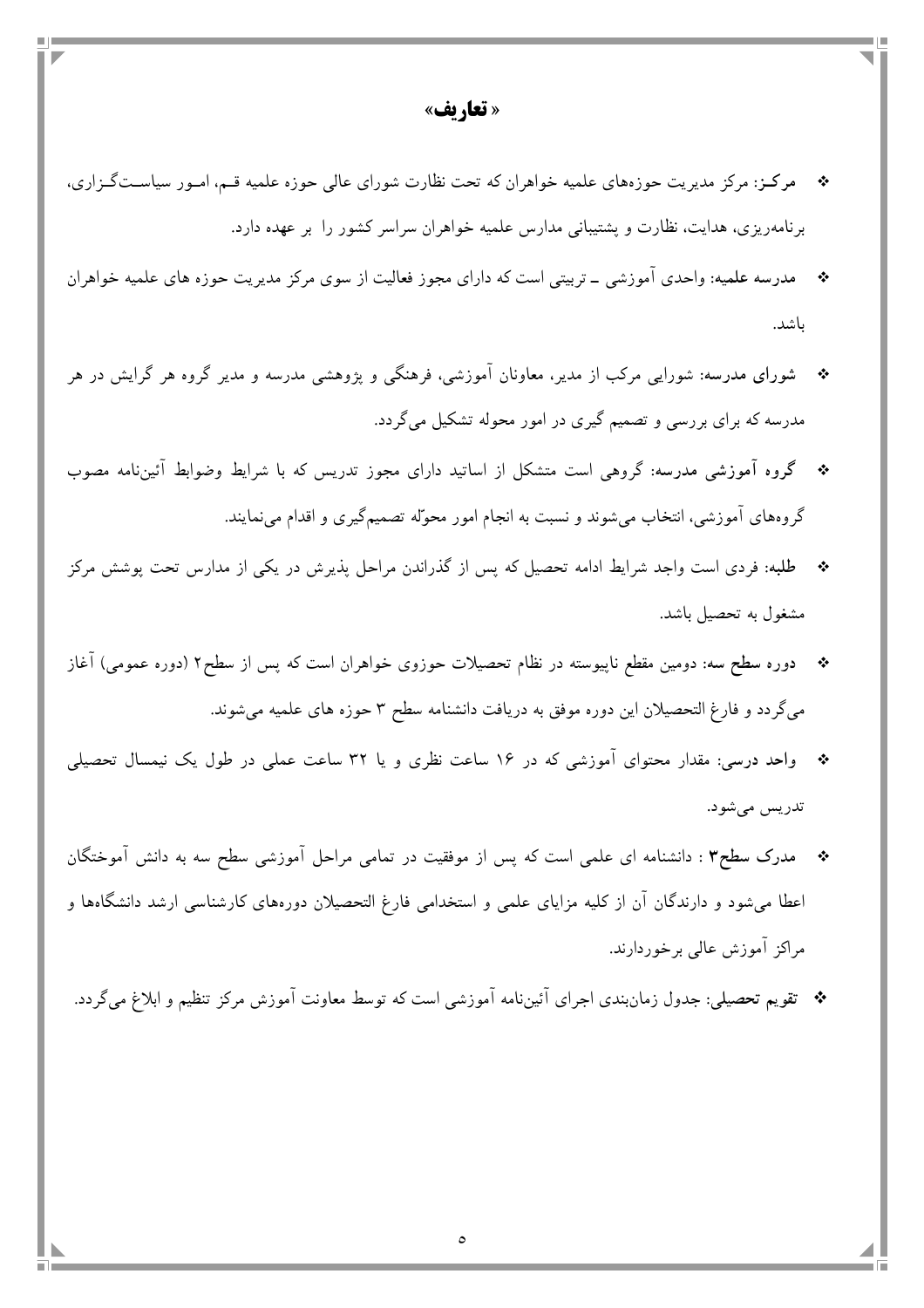#### فصل اوّل: كليات

ماده ۱: آموزش در تمامی مدارس علمیه خواهران مبتنی بر «نظام نیمسالی واحدی» است. در این نظام، ارزش هر درس با تعداد واحدهای ان درس سنجیده شده و قبولی یا عدم قبولی در یک درس، به همان درس محدود خواهد شد.

ماده ۲: تعداد واحدهای درسی دوره سطح ۳ حوزه های علمیه خواهران متناسب با هر گرایش طبق مصوبات شورای عالی تعیین می گردد. ماده ۳: هر سال تحصیلی، متشکل از دو نیمسال است و هر نیمسال تحصیلی شامل ۱۶ هفته اموزشی و ۲ هفته جهت امتحانات میباشد. م**اده ٤:** سال تحصیلی از هفته چهارم شهریور ماه و پایان آن آغاز میشود و در نیمه اول تیرماه و بر اساس «تقویم تحصیلی» که از

طرف مرکز ابلاغ میشود. پایان مییابد. ماده ۰. احراز عدم صلاحیتهای فکری، اخلاقی و رفتاری طلبه در هر مرحله از تحصیل، موجب محرومیت از ادامه تحصیل میگردد. م**اده ٦**: حداکثر مدت تحصیل با احتساب پایاننامه و مرخصی، در گرایشهای سطح سه تا سقف ۱۰۲ واحد، ۱۱ نیمسال و در

گرایشهای بالاتر از۱۰۲واحد، ۱۲ نیمسال خواهد بود. در صورتی که طلبه نتواند واحدهای درسی تعیین شده را در حداکثر مدت مجاز تحصیل با موفقیت بگذراند از ادامه تحصیل محروم خواهد شد.

تبصره: مدت زمانی که طلبه به دلیل عدم ارائه درس از سوی مدرسه از تحصیل محروم بوده، جزو سنوات تحصیلی وی محسوب نميشود.

ماده ۷: مدت زمان جلسات درسی برابر با ۵۰ دقیقه و دو جلسه پشت سر هم ۱۰۰ دقیقه می باشد.

ماده ۸: دهه اوّل محرم|لحرام و نیمه دوّم ماه مبارک رمضان، دروس دوره سطح ۳ تعطیل میباشد.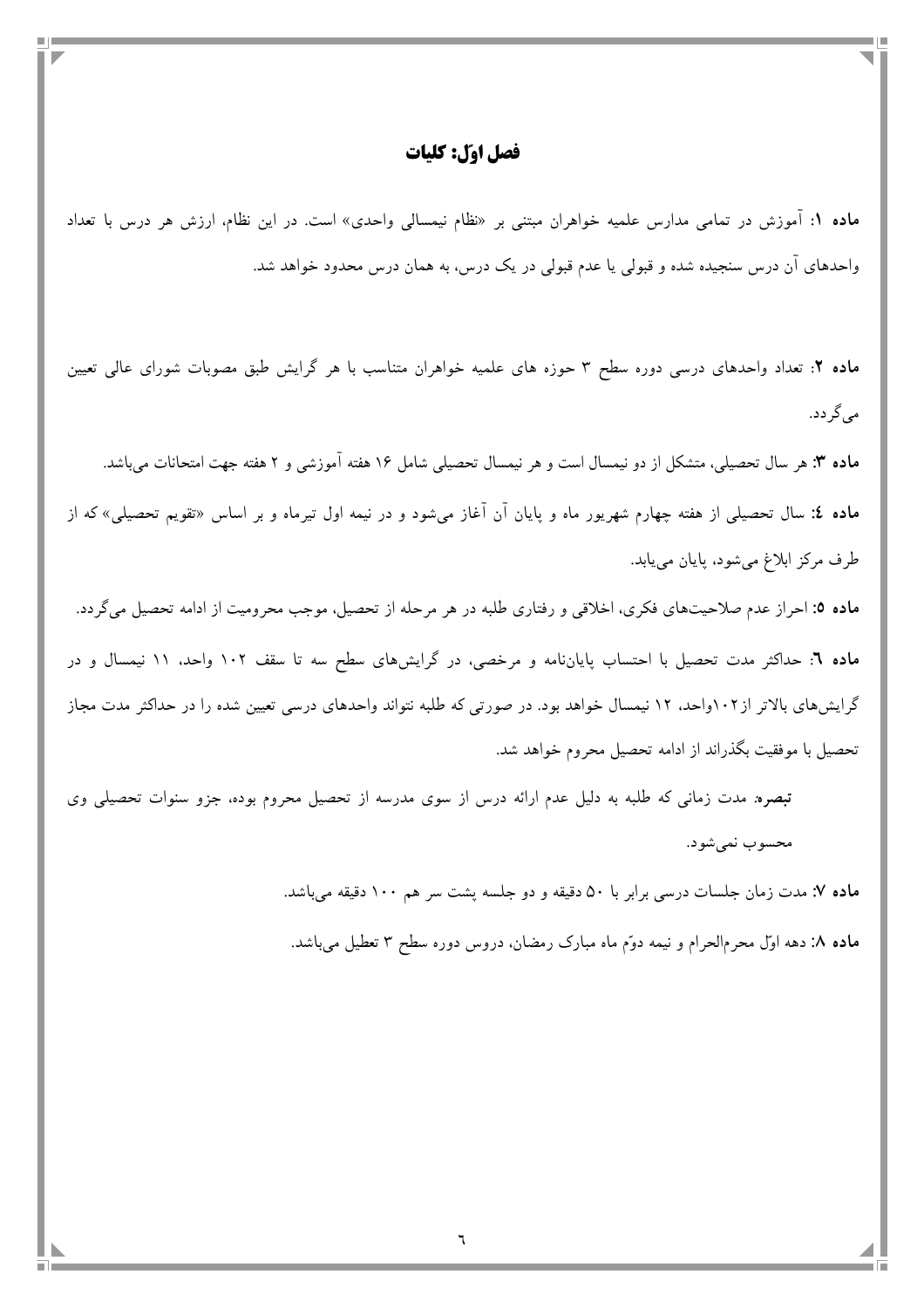# فصل دوم: انتخاب واحد ـ حذف و اضافه

ماده ۹: طلبه میتواند در هر نیمسال حداقل ۱۰ و حداکثر ۱۲ واحد درسی با توجه به حداکثر سنوات مجاز تحصیل انتخاب نماید. <mark>تبصره</mark> ۱: در آخرین نیمسال اخذ حداکثر ۲۰ واحد درسی بلامانع است و حداقل واحد در این نیمسال لحاظ نمی گردد. .<br>تبصره۲: در شرایط خاص با موافقت شورای آموزشی مدرسه، واحدهای درسی تا سقف ۲ واحد قابل افزایش یا کاهش میباشد. ماده ۱۰: گذراندن دروس پیش:یاز هر گرایش متناسب با شرایط طلبه بر اساس برنامه ابلاغی علاوه بـر واحـدهای درسـی مقـرّر در دوره سطح۳ الزامي است.

ماده ۱۱: طلاب موظفند در مهلتهای تعیین شده در تقویم تحصیلی نسبت به انتخاب واحد اقـدام نماینـد و در صـورت تـأخیر در این امر، مشروط بر آنکه غیبت نسبت به سه شانزدهم ساعات هر درس بیشتر نشود انتخاب واحد طلبـه بــا تأییــد شــورای مدرســه امكان يذير است.

ماده ١٢: چنانچه طلبه پس از گذشت ٣ هفته از آغاز نيمسال تحصيلي نسبت به انتخاب واحد اقدام نكند، شوراى آموزشي مدرسه با بررسی مسأله نسبت به ادامه تحصیل وی، اعلام نظر کرده و نتیجه را به مرکز اعلام میکند.

ماده ١٣: طلبه مشروط، مي تواند حداكثر تا ١٢ واحد درسي انتخاب كند.

ماده ١٤: طلبه مي تواند در صورت كسب معدل ١٨ و بالاتر در يك نيمسال، تا ١٨ واحد درسي اخذ نمايد.

ماده ١٥: طلبه مي تواند دو هفته پس از شروع نيمسال، حداكثر ٤ واحد و يا يك درس از دروس انتخابي خود را با حفظ حدّ نصاب واحد حذف يا اضافه نمايد.

ماده ١٦: طلبه مي تواند در صورت ضرورت تا چهار هفته مانده به پايان نيمسال يک يا چند درس از دروس انتخابي خود را يـس از موافقت شورای مدرسه حذف کند مشروط به اّنکه غیبتهای وی از سه شانزدهم مجموع ساعات اّن درس بیـشتر نباشــد و تعــداد واحدهای باقیمانده وی از حداقل واحد کمتر نشود.

ماده ۱۷: حذف کلیه درس های انتخابی در یک نیمسال، تنها در صورتی مجاز است که بنا به تشخیص شورای مدرسه، طلبه قادر به ادامه تحصیل در أن نیمسال نباشد. در این صورت نیمسال مزبور جزو حداکثر مدت مجاز تحصیل وی محسوب میشود.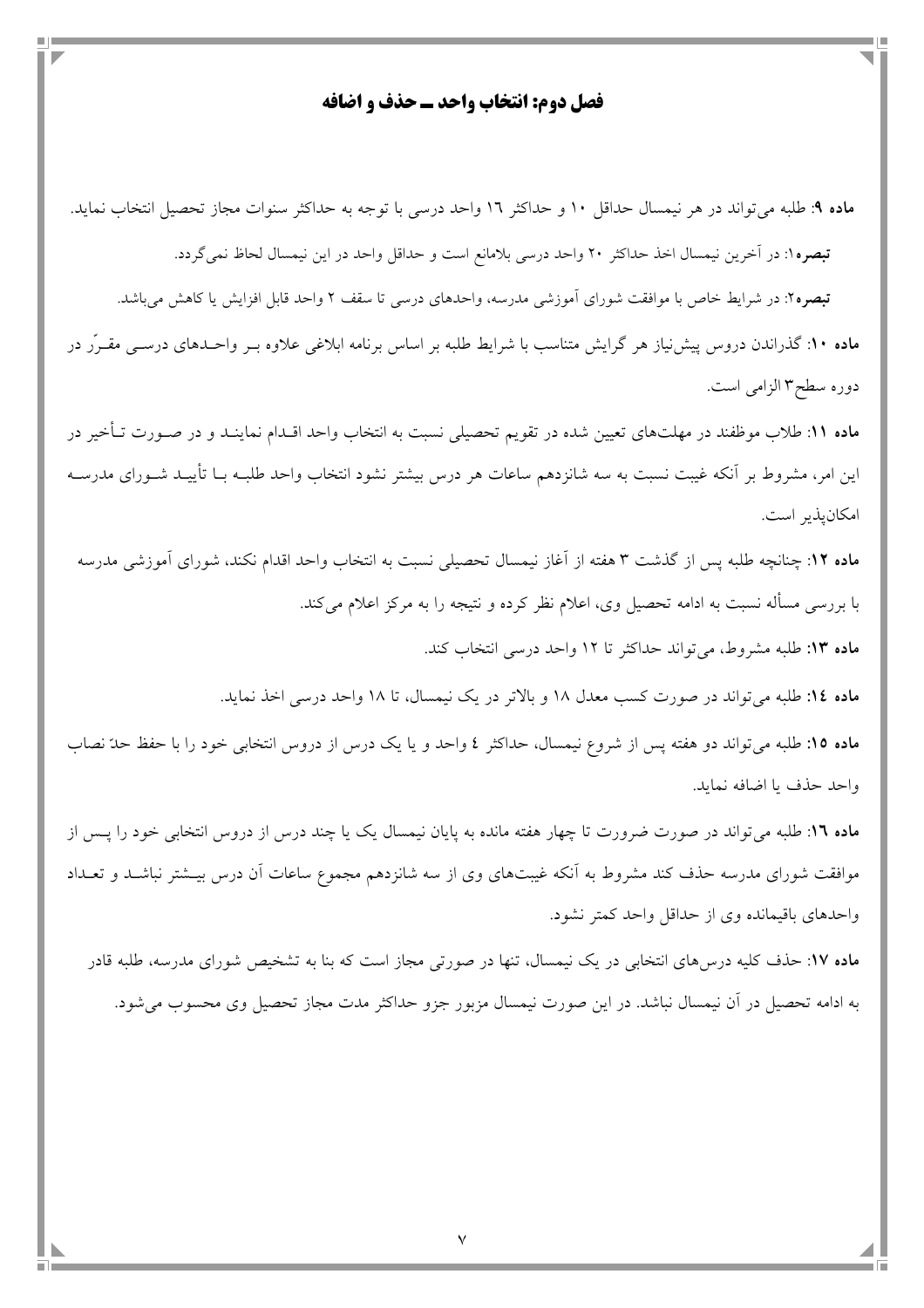#### فصل سوم: دوره تابستاني

ماده ۱۸: مدارس می توانند با هماهنگی مرکز، دورهٔ تابستانی برگزار کنند. ماده ۱۹: تعداد واحدهای انتخابی در دوره تابستانی، حداکثر ٦ واحد درسی میباشد. **تبصره:** در دورههای تابستانی، حداکثر ۱۸ واحد ارائه می شود.

ماده ۲۰: در صورتی که طلبه در امتحانات دوره تابستانی برخی دروس، موفق به کسب نمـرهٔ قبـولی نـشود، لازم اسـت دوبـاره در كلاس آن درس شركت كند.

# فصل چهارم: ارزشیابی تحصیلی

ماده ۲۱: معیار ارزشیابی تحصیلی در هر درس، نمرهٔ نهایی آن درس است که بر اساس نتایج حاصله از امتحانات پایان نیمسال، میان نیمسال، تحقیق، کار عملی، فعالیتهای کلاسی و امتحانات شفاهی حسب مورد محاسبه بین صفر تا بیست منظور می گردد. <mark>تبصره</mark> ۱: چگونگی ارزشیابی هریک از مؤلفههای فوق، طی دستورالعمل جداگانه توسط معاونت آموزش تعیین و ابلاغ می گردد. ماده ۲۲: برگزاری امتحان پایان نیمسال برای همهٔ دروس و امتحان میان نیمسال برای دروس۳ واحدی و بالاتر الزامی میباشد. ماده ٢٣: شرط قبولي در هر درس كسب نمرة نهايي ١٢ است.

<mark>تبصره</mark> ۱: در صورتی که نمرهٔ نهایی طلبه در درسی، ۱۰ تا کمتر از ۱۲ باشد، میتواند برای یک نوبت تا پایان شهریور همان سال نسبت به امتحان مجدد اقدام کند. و چنانچه در امتحان مجدد موفق به کسب نمره قبولی نشود، باید مجدداً در کلاس آن درس شرکت نماید.

<mark>تبصره</mark> ۲: طلبهای که نمرهٔ نهایی وی در درسی کمتر از ۱۰ باشد، باید دوباره در کلاس آن درس شرکت کند.

ماده ٢٤: در پایان هر نیمسال، کلیهٔ نمرات هر طلبه ـ اعم از قبولی و غیر قبولی ــ در کارنامهٔ نیمسال وی ثبت میشود. ماده ۲۵: برای محاسبهٔ معدل هر نیمسال، نمرهٔ نهایی هر درس ـ اعم از قبولی و غیر قبولی ـ در تعداد واحدهای آن درس ضرب و

مجموع حاصل ضرب أنها بر تعداد كل واحدهاى اخذ شده ـ اعم از قبولي و غير قبولي ـ تقسيم مي شود.

<mark>تبصره</mark> : نمرات دورهٔ تابستانی و امتحانات شهریور ماه و دروس معادلسازی شده فقط در معدل کل دوره محاسبه می شود.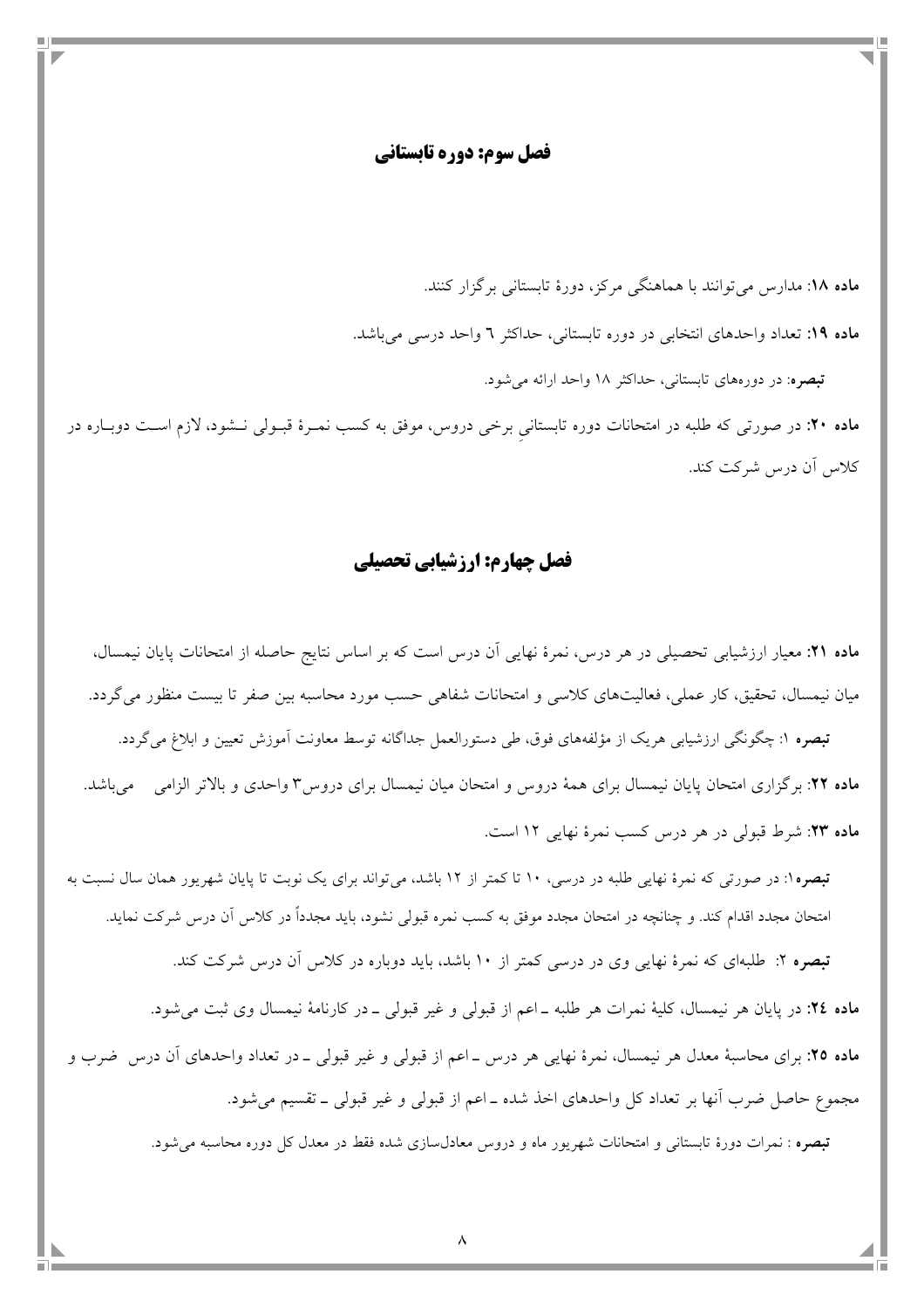ماده ۲۹: برای محاسبهٔ معدل کل دوره، نمرات نهایی هر درس ـ اعم از قبولی و غیر قبولی ــ در تعداد واحدهای آن درس ضرب و مجموع حاصل ضرب أنها بر تعداد کل واحدهای اخذ شده در طول دوره ـ اعم از قبولی و غیر قبولی ـ تقسیم میشود. ماده ۲۷: طلبهای که نیمسال اول تحصیلی، معدل کمتر از ۱۲ کسب نماید از ادامه تحصیل محروم می شود. ماده ۲۸: طلبهای که معدل نیمسال او کمتر از ۱۶ باشد مشروط خواهد شد و چنانچه طلبهای در طول دوره سه نیمسال اعم از متناوب یا متوالی مشروط شود، از ادامهٔ تحصیل محروم می گردد.

ماده ٢٩: تقلب در امتحان موجب كسب نمرة صفر است و با متخلف، طبق مفاد آيين نامه انضباطي برخورد مي شود.

# فصل ینجم: معرفی به استاد

ماده ۳۰: مدرسه می تواند به تشخیص گروه آموزشی، طلبه را در موارد زیر، برای ارزشیابی تحصیلی حداکثر ۱۰واحد درسی در طول دوره به استاد معرفی نماید:

- ١. در صورت عدم امكان تشكيل كلاس و يا معذور بودن طلبه ــ به دلايل موجه ــ از شركت در امتحــان مجــدّد، تــا ســقف ٦ واحد درسی؛
	- ۲. در صورتی که برای فراغت از تحصیل حداکثر ٤ واحد درسی باقیمانده باشد.

# فصل ششم: معادلسازي يا تطبيق واحد

م**اده ۳۱:** معادل $بازی و تطبیق دروس و قبول نمرات درس۵هایی که طلاب به صورت حضوری در مراکز اَموزشی مورد تأیید مرکز$ گذراندهاند با شرایط زیر انجام می شود:

- ۱. سرفصلهای درسی گذرانده شده بر اساس نظر گروه آموزشی با سرفـصلهای برنامـه درسـی مرکـز حـداقل ۸۰٪ اشـتراک داشته باشد و تعداد واحدهای آن کمتر از واحدهای درسی مرکز نباشد.
	- ۲. نمرات دروس گذرانده شده کمتر از ۱٤ نباشد.
	- ۳. از زمان گذراندن واحدهای درسی داوطلب بیش از ٦ سال نگذشته باشد.

<mark>تبصره</mark> ۱: پذیرش نمره ۱۲ تا ۱۶ مشروط به ارزیابی طلبه توسط گروه آموزشی مربوطه میباشد.

**تبصره**۲: مراکز اَموزشی مورد تأیید مرکز در دستورالعمل جداگانهای توسط معاونت اَموزش تعیین میگردد.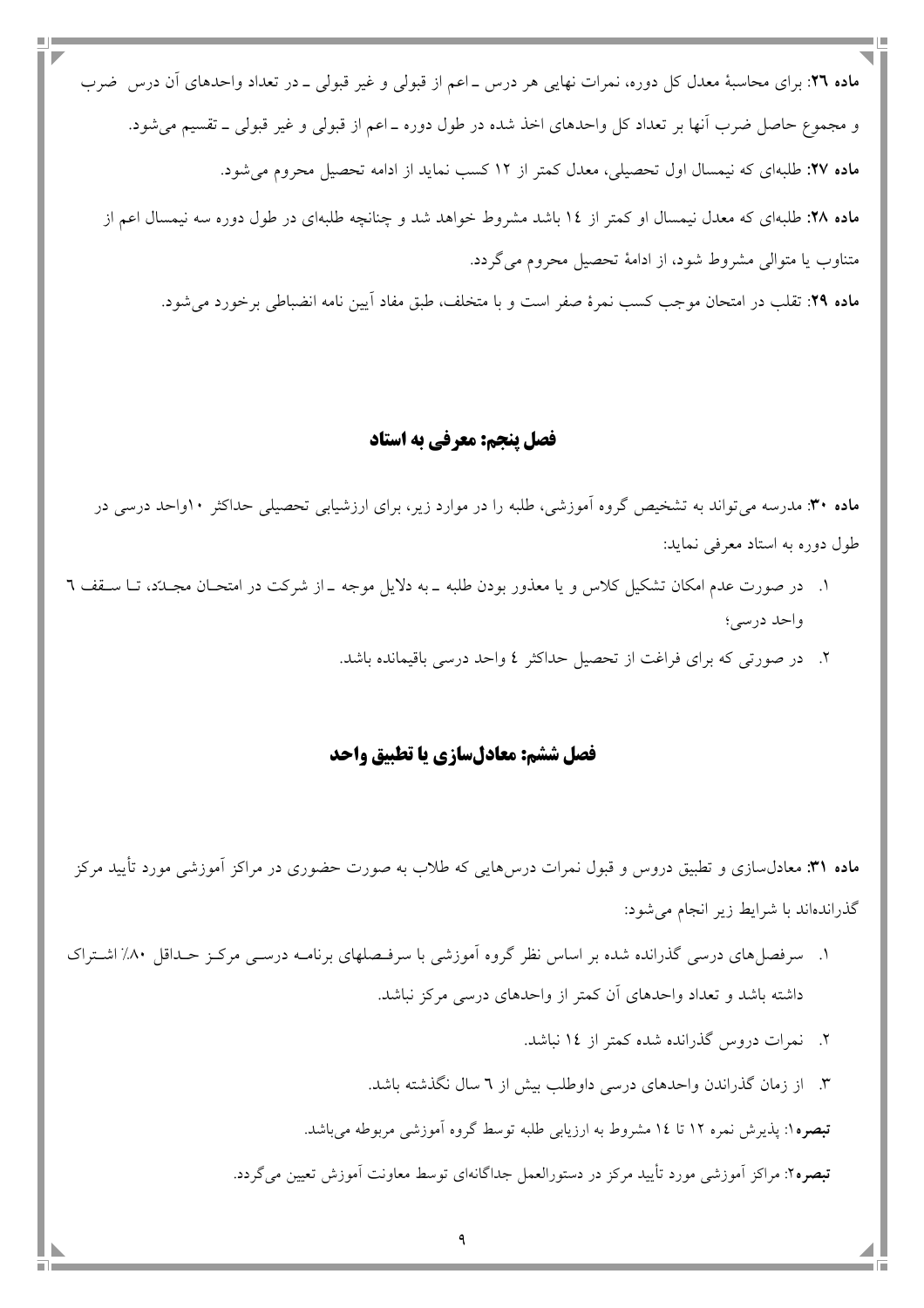تبصره۳: چنانچه فاصله زمانی بین زمان گذراندن واحد درسی داوطلب، تا زمان اخذ واحد، ٦ سال و بیش تر باشد و یا در صورتی که طلبه، برخی از دروس تخصّصی را در یکی از دانشگاههای رسمی کشور با نمره ۱۶ به بالا گذرانده باشد، صرفاً از شرکت در کلاس معاف میشود و حضور در امتحانات الزامی است.

ماده ۳۲: نمرات دروس معادلسازي شده در معدل آن نيمسال محاسبه نمي شود ولي در معدل كل لحاظ مي شود.

ماده ٣٣: به نسبت واحدهاي يذيرفته شده از سقف مرخصي ها، مشروطي ها و طول مدت مجاز تحصيل طلبه، كاسته خواهد شد.

# فصل هفتم: حضور و غیاب

ماده ۳٤: حضور طلبه در تمامی برنامههای آموزشی مدرسه الزامی است.

ماده ٣٥: عدم حضور يا ترک کلاس تا ده دقيقه، تأخير محسوب مي شود و بيشتر از آن، غيبت و هر سه جلسه تأخير، حکم يک جلسه غيبت را دارد.

ماده ٣٦: حداکثر غیبت مجاز برای هر واحد درسی، سه جلسه میباشد و در صورت افزایش غیبت از این مقدار، نمرهٔ صفر برای ان درس منظور می شود.

**تبصره**: در موارد خاص و به تشخیص شورای مدرسه، اگر غیبت کاملاً موجه باشد، درس حذف می شود و نمره صفر منظور نمي گردد.

ماده ۳۷: طلبه میتواند با موافقت مدرسه برای تبلیغ و با اطلاع مدرسه برای مواردی مثل ازدواج یا بیماری حاد خود، همسر یا والدین یا فوت همسر و بستگان درجهٔ یک خود و همسر تا حداکثر یک هفته از مرخّصی علاوه بر حداکثر غیبت مجاز استفاده کند.

**تبصره**: استفاده از یک هفته مرخصی در موارد مربوط به بیماری حاد، با ارایهٔ گواهی از پزشک معالج مبنی بر لزوم استفاده از مرخصی مستمر در صورت تأیید مدیر مدرسه، امکان پذیر است.

ماده ۳۸: طلبهای که در امتحان پایان نیمسال یک یا چند درس غیبت موجــه داشــته باشــد، آن درس یــا دروس از دروس انتخــابی نیمسال وی حذف میشود و میتواند برای یک نوبت و حداکثر تا امتحانات شهریور همان سال، در امتحان بعد شرکت کند. ماده ۳۹: غیبت غیر موجه در امتحان میان نیمسال موجب کسب نمرهٔ صفر می شود و در صورت موجه بودن غیبت، فقط نمره پایان نیمسال برای آن درس منظور میگردد.

ماده ٤٠: تشخيص موجه بودن غيبت در امتحان، به عهدهٔ شوراي مدرسه مي باشد.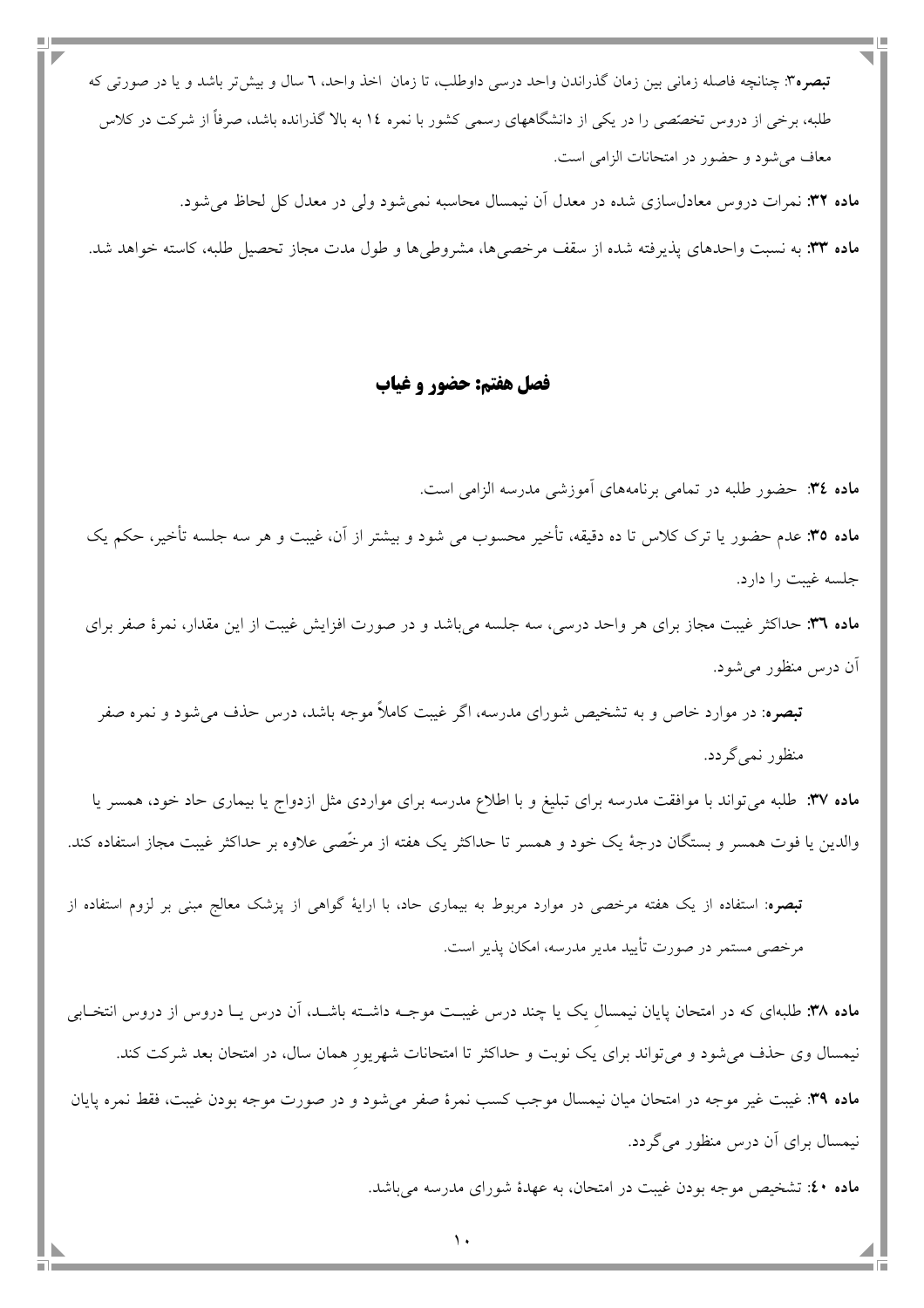#### فصل هشتم: مرخصي

ماده ٤١: طلبه مي تواند در دوره سطح سه، با موافقت مدرسه، حداكثر دو نيمسال تحصيلي متوالي يا متناوب از مرخصي تحصيلي استفاده کند.

<mark>تبصره</mark>: استفاده از مرخصبي در نيمسال اول ــ صرفاً در صورت ضرورت ــ با موافقت شوراي مدرسه امكان يذير است. ماده ٤٢: طلبه در آخرین نیمسال تحصیلی، در صورت انتقال به شهرستانی که فاقد مدرسه علمیه تحت پوشش باشد می تواند با هماهنگی مدیر مدرسه بدون حضور در کلاس نسبت به شرکت در امتحانات واحدهای اخذ شده اقدام نماید. ماده ٤٣: طلبه بايد تقاضاي مرخصي خود را به صورت كتبي تا ٣ هفته قبل از شروع هر نيمسال به مدرسه تسليم كند و مدرسه نيز موظف است حد اكثر تا دو هفته بعد از دريافت تقاضاى مرخصى موافقت يا عدم موافقت خود را اعلام كند. <mark>تبصره</mark>: عدم پاسخگویی مدرسه در زمان مقرّر به منزله موافقت با مرخّصی وی خواهد بود.

# فصل نهم: مهمان

ماده ٤٤: طلبه پس از گذراندن نیمسال اول تحصیلی می تواند در صورت ضرورت برای گذراندن حداکثر دو نیمسال تحصیلی، یا شرکت در یک یا چند درس یا امتحان ــ با موافقت مدارس مبدأ و مقصد ــ به مدرسه دیگری به عنوان مهمان معرفی شود.

**تبصره**۱: تعداد دروسی که طلبه به صورت مهمان میگذراند نباید بیش از یک سوم کل واحدهای دوره باشد.

**تبصره**۲: در همه موارد فوق رضایت کتبی پدر یا همسر برای مهمان شدن طلبه الزامی است.

ماده ٤٥: مدرسهٔ مقصد موظف است گزارش وضعیت درسی، آموزشی، پژوهشی، انضباطی و فرهنگی طلبه را جهت ثبت در يروندهٔ تحصيلي طلبهٔ مهمان حداكثر تا دو ماه بعد از امتحانات به مدرسهٔ مبدأ ارسال كند.

ماده ٤٦: مهمان شدن دانشپیژوهان سایر مراکز آموزش عالی و مدارس غیر تابعه در یکی از مدارس و بالعکس فقط با موافقت کتبی مرکز، مجاز میباشد.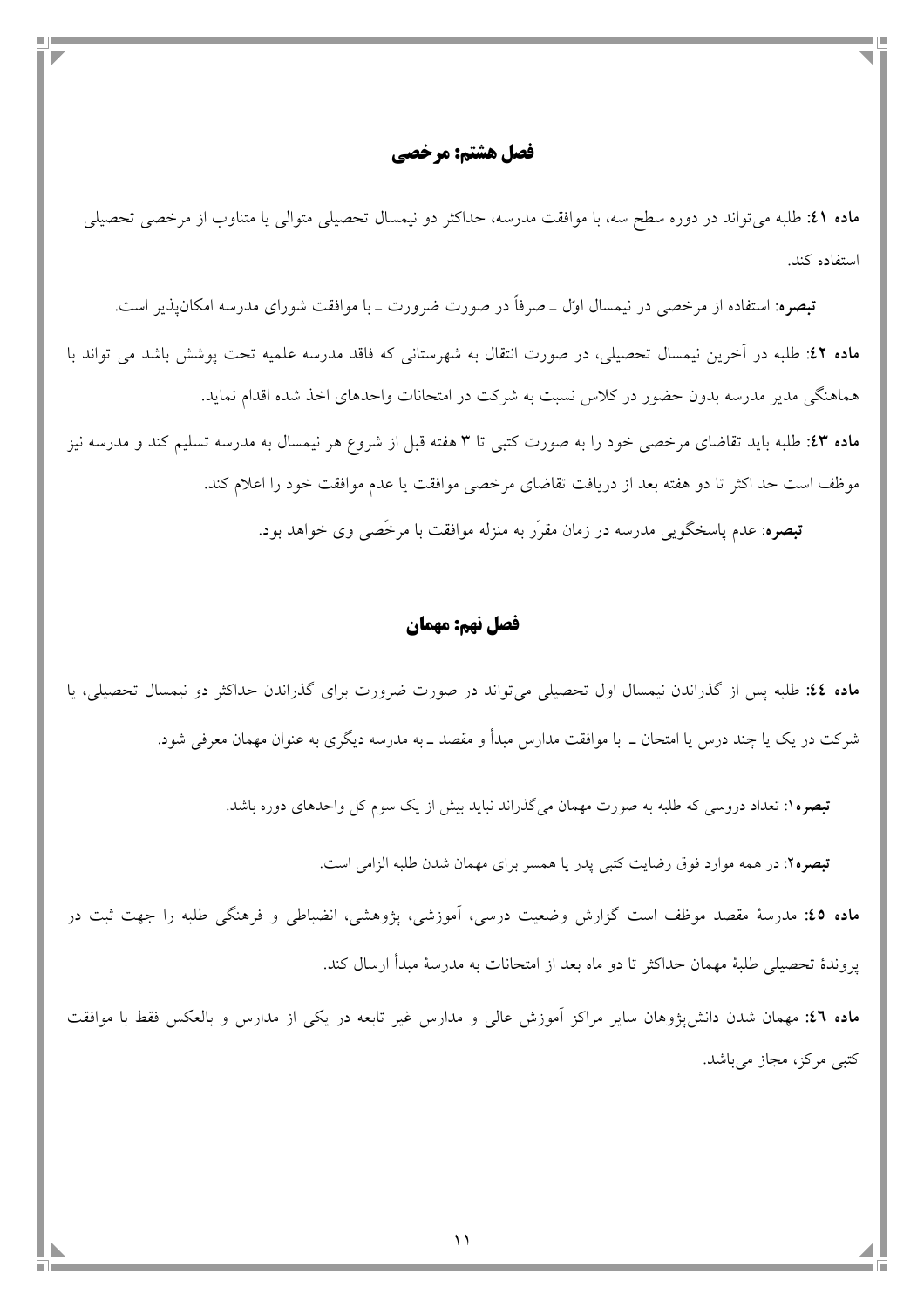#### فصل دهم: انتقال

ماده ٤٧: انتقال به معنای تغییر محل تحصیل طلبه از یک مدرسه به مدرسهٔ دیگر، در یک دورهٔ تحصیلی است که بر اساس شرایط

و ضوابطی که در این آئیننامه آمده انجام میپذیرد. **تبصره**: انتقالی در صورتی انجام میشود که از طریق مهمان شدن مشکل تحصیلی طلبه حل نشود. ماده ٤٨: پذیرش درخواست انتقال طلبهٔ واجد شرایط، از شهری به شهر دیگر، فقط در صورت انتقال خانواده متقاضی، از سوی مدرسه مبدأ و مقصد ضروری است. ماده ٤٩: انتقال طلبه داراي شرايط ادامهٔ تحصيل، از يک مدرسه به مدرسه ديگر در همان شهر منوط به موافقت مدارس مبدأ و مقصد و مشروط به شرایط زیر میباشد: الف) نیمسال اول تحصیلی خود را با موفقیت گذرانده باشد؛ ب) امتیاز آزمون ورودی او از امتیاز آخرین فردیذیرفته شده در مدرسه مقصد، در سال پذیرش طلبه کمتر نباشد. ج) رضایت کتبی پدر یا همسر ماده ٥٠: متقاضى انتقال بايد درخواست خود را با ذكر دليل به صورت كتبى و حداقل سه هفته قبل از شروع نيمسال تحصيلى، به مدرسهٔ مبدأ تسلیم کند. ماده ٥١: مدرسه مبدأ موظف است حداكثر ظرف يک هفته دربارهٔ تقاضای انتقال طلاب واجد شرايط اعلام نظر و در صورت موافقت، ریز نمرات و وضعیت آموزشی ـ اخلاقی طلبه را به مدرسه مقصد ارسال کند؛ و مدرسه مقصد، مکلف است یک هفته پس از دریافت نظر مدرسه مبدأ، نظر خود را به مدرسه مبدأ اعلام نماید. ماده ٥٢: يس از موافقت مدرسه مقصد، مدرسه مبدأ موظف است تمامى مدارك أموزشي ــ تربيتي و يژوهشي متقاضى را با حفظ

سوابق به مدرسه مقصد ارسال نماید.

**تبصره:** مدرسهٔ مقصد موظف است پس از انجام دادن انتقال، مراتب را کتباً به مرکز اعلام کند.

#### فصل يازدهم: تغيير رشته

ماده ٥٣: طلبه در طول دوران تحصیل با موافقت گروههای آموزشی رشتههای مبدأ و مقصد در صورت داشتن شرایط زیر می تواند يكبار تغيير رشته دهد: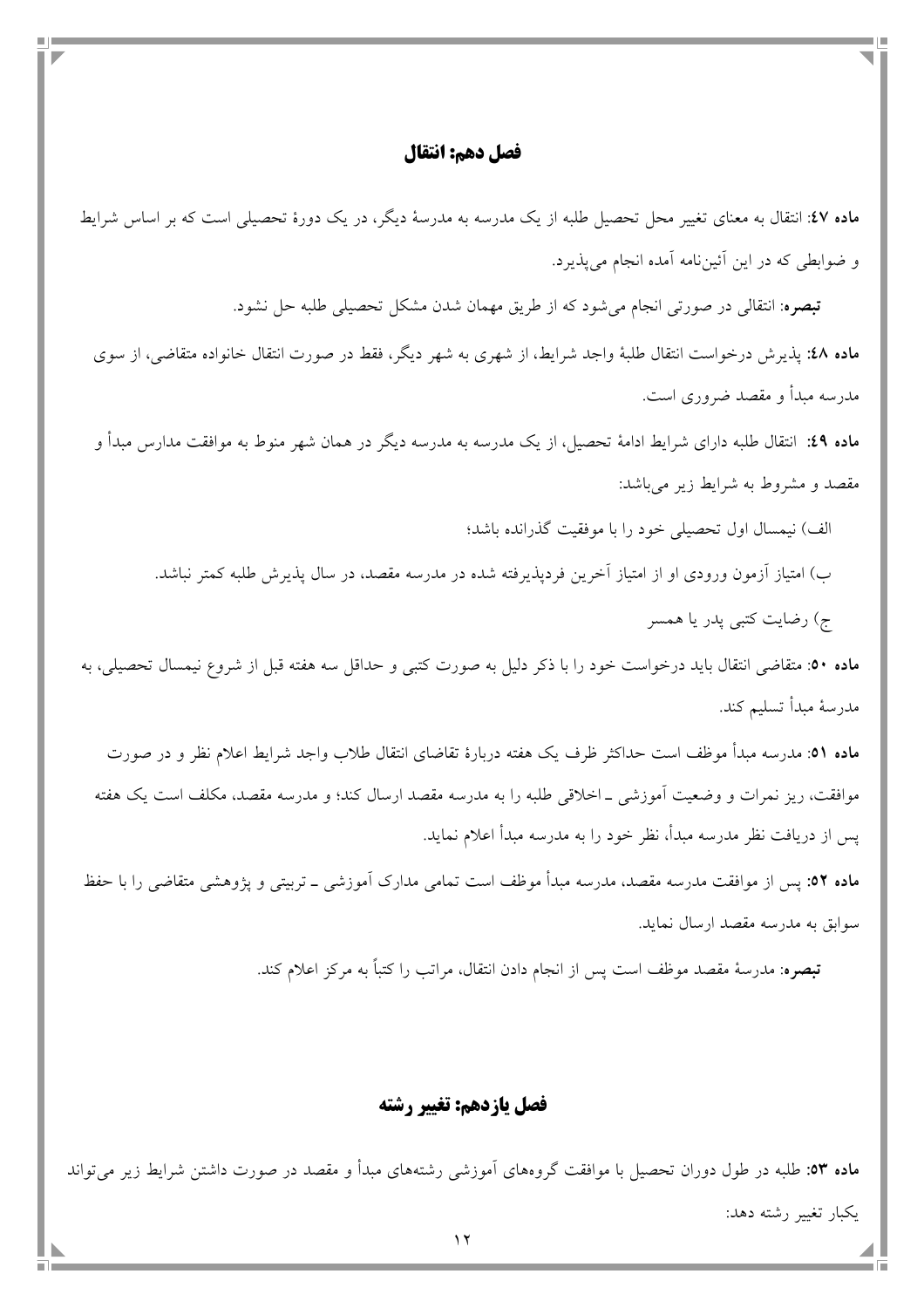الف) مجاز بودن ادامه تحصیل متقاضی در رشته تحصیلی فعلی از نظر مقررات آموزشی ب) وجود ظرفيت يذيرش در رشته مورد نظر متقاضى ج) موفقیت در حداقل یک نیمسال تحصیلی و باقی ماندن بیش از ٥٠ درصد واحدهای درسی رشتهٔ مبدأ؛ مگر در موارد تعطیلی یا انحلال رشته تحصیلی در أن مدرسه هـ) موفقیت در آزمون علمی کتبی یا شفاهی در مرکز، حسب تشخیص معاونت آموزش مرکز د) دارا بودن شرايط اختصاصي پذيرش رشته مورد نظر **تبصره**: در صورت داشتن معدل ١٦ به بالا در رشته مبدأ، شرط معدل پذیرش در رشته جدید لحاظ نمیشود. تبصره: واحدهای درسی گذرانده شده مطابق شرایط تطبیق، معادلسازی و پذیرفته می شود. ماده ٥٤: متقاضی باید درخواست تغییر رشته خود را کتباً به انضمام مدارک لازم به مدرسه تسلیم نماید و مدرسه نیز موظف است حداکثر ۲ هفته به تقاضای او پاسخ دهد. ماده ٥٥: پس از موافقت با تغییر رشته، متقاضی موظف است در موعد مقرر نسبت به یی گیری امور ثبتنام و سایر مراحل اقدام نماید و الّا حق تغییر رشته تا پایان دوره از وی سلب میگردد. ماده ٥٦: معاونت آموزش مرکز موظف است دستورالعمل اجرائی تغییر رشته را ظرف مدت سه ماه تدوین و ابلاغ نماید.

# فصل دوازدهم: انصراف و ترک تحصیل

ماده ٥٧: طلبهای که متقاضی انصراف از تحصیل است لازم است درخواست کتبی خود را به مدرسه تسلیم کند و تسویه حساب نماید. در غیر اینصورت از ادامه تحصیل، بازپذیری و دریافت هرنوع گواهیٖنامه و ریز نمرات محروم میگردد. ماده ٥٨: چنانچه متقاضی انصراف تا قبل از آغاز نیمسال تحصیلی بعد، تقاضای خود را پس بگیرد شورای مدرسه دربارهٔ این درخواست تصمیم گیری می کند.

<mark>تبصره</mark>: در صورت پس گرفتن تقاضای انصراف و پذیرش آن توسط شورای مدرسه، مدت عدم حضور طلبه در کلاس، جزو غیبتهای وی محاسبه میگردد و چنانچه عدم حضور وی بیشتر از حد مجاز غیبت باشد، جزو مرخصی دوره محاسبه میگردد.

ماده ٥٩: طلبهای که بدون اطلاع و موافقت شورای مدرسه برای یک نیمسال ترک تحصیل نماید، از ادامهٔ تحصیل محروم می گردد و در صورت اطلاع و موافقت شورای مدرسه، اَن نیمسال نیز جزء مرخصی تحصیلی وی محسوب می گردد.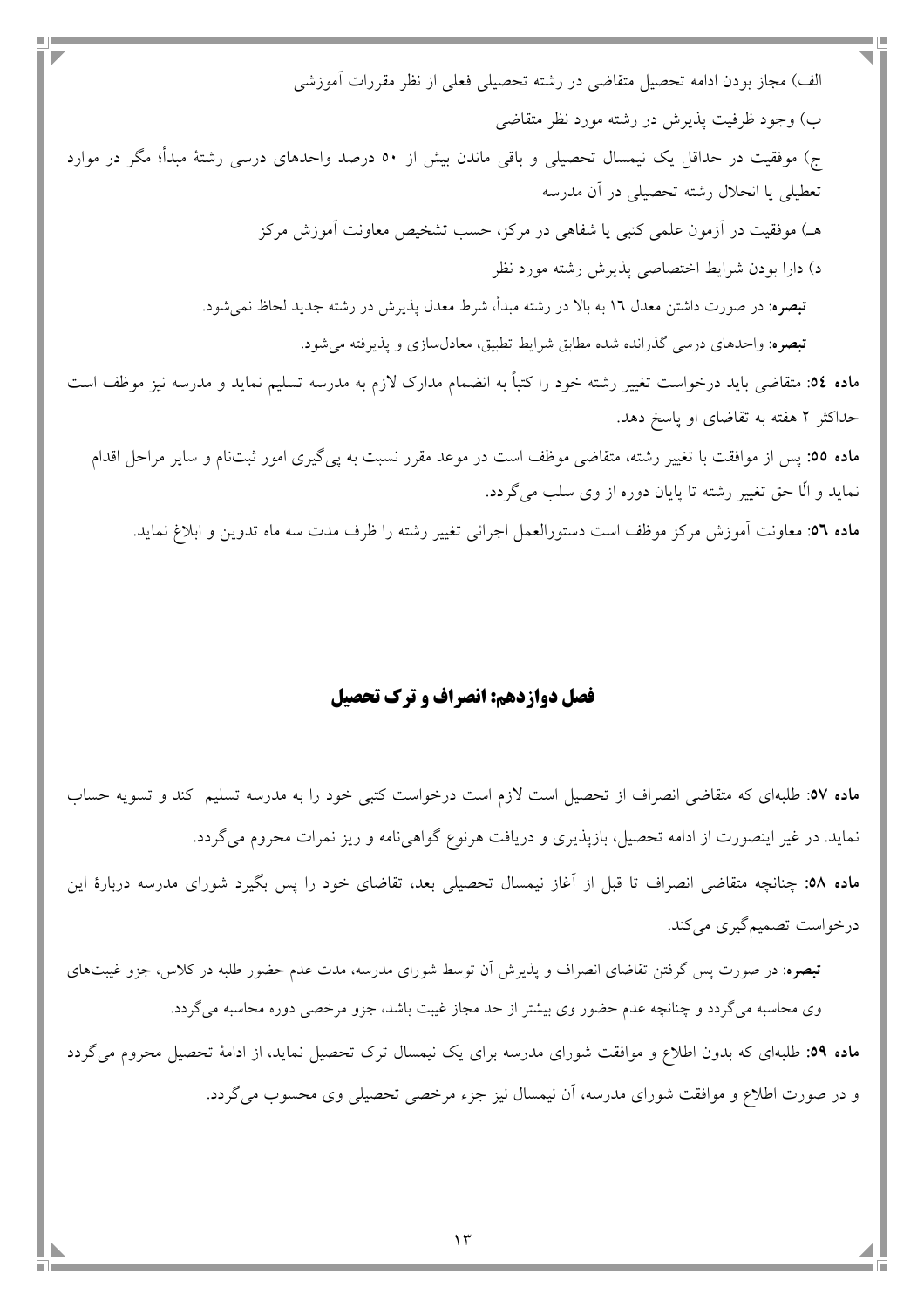#### فصل سيزدهم: پاياننامه

ماده ٦٠: پایاننامه عبارت است از نتیجه پژوهش طلبه که در آخرین بخش دوره سطح٣که به صورت نظری یا کـاربردی، در زمینــه مربوط به گرایش تحصیلی خود زیر نظر استاد راهنما و مشاور بر اساس أئیننامه مربوطه تدوین و ارائه می کند. ماده ٦١: طلبه مي تواند پس از گذراندن حداقل سه چهارم واحدهاى درسى، موضـوع پايــانiمـه خـود را انتخـاب كنـد و انتخـاب موضوع ياياننامه در نيمسال ياياني، الزامي است.

ماده ٦٢: تصويب موضوع پايان $نامه و تجديد نظر در آن، تأييد استادان راهنما و مشاور، تعيين اسـتاد داور و تعيـين زمـان تــدوين و$ دفاع توسط كميته پاياننامه انجام مى شود.

<mark>تبصره:</mark> اعضاء و نحوه تشكيل اين كميته و ساير ضوابط اجرايي در دستورالعمل اجرائي پاياننامه، مشخص خواهد شد.

ماده ٦٣: ارزشیابی پایاننامه در جلسه دفاعیه توسط هیأت داوران، متشکل از استاد راهنما، استاد مشاور و یـک اسـتاد داور صـورت مي گير د.

ماده ٦٤ : طلبه، يس از انتخاب موضوع يايانiامه، تا زماني كه اّن را به پايان نرسانده است موظف است براساس تقويم تحـصيلي در نیمسال@ای بعد نیز ثبت نام نماید. در این حال نمره پایاننامه، در اَخرین نیمسال تحصیلی، وارد کارنامه طلبه مـی شـود و در معــدّل نمرات او منظور خواهد شد.

ماده ٦٥: در صورتی که پایاننامه، از نظر هیأت داوران، غیر قابل قبول باشد، طلبه موظف است موضوع دیگری را پیشنهاد نمــوده و پس از تصویب، بر اساس ضوابط با توجه به حداکثر سنوات تحصیل، آن را تدوین و ارائه نماید.

ماده ٦٦: زمان تدوين پاياننامه پس از تصويب طرح تحقيق حداقل ٦ ماه و حداكثر ١٨ماه مي باشد.

<mark>تبصره</mark>: در موارد استثنائی، حداکثر زمان تدوین پایانiامه با موافقت استاد راهنما و تصویب کمیته مربوطه، تا یکسال قابل تمديد خواهد بود.

# فصل چهاردهم: فراغت از تحصیل

ماده ٦٧: طلبهای که تمامی واحدهای درسی و پایاننامه را طبق برنامه مصوب و بر اساس مقررات آییننامه با موفقیت گذرانده باشد فارغ التحصيل دوره سطح سه شناخته مى شود.تاريخ دفاع پاياننامه، تاريخ فراغت از تحصيل طلبه تلقى مى شود.